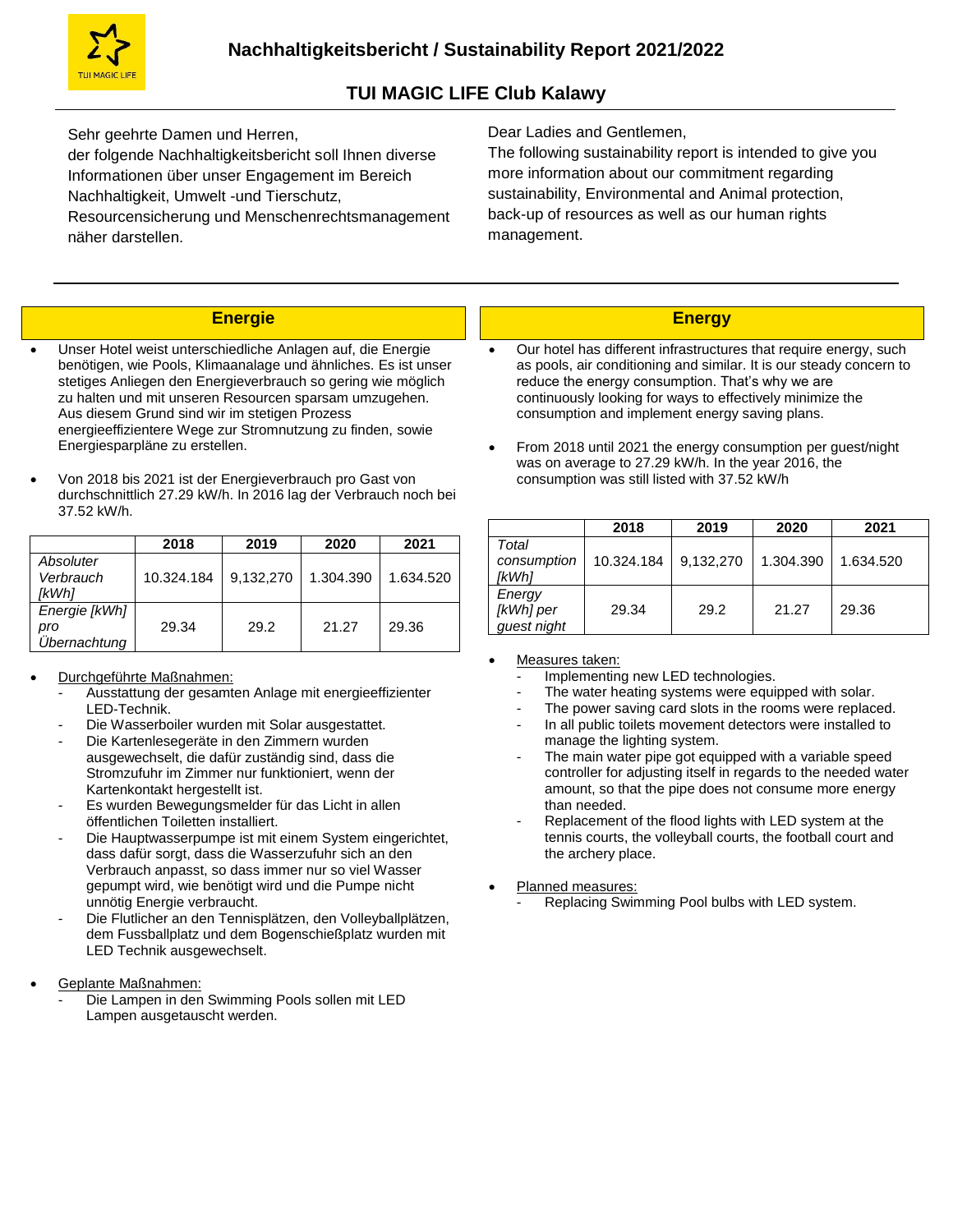

#### **Wasser**

- Neben dem Schutz von Energieressourcen ist die Verringerung des Wasserverbrauchs ein zentraler Aspekt unseres Hotels.
- Die Wasserversorgung im Hotel erfolgt durch ein System, welches das Wasser aus 70m Tiefe hochpumpt und reinigt. Hierbei handelt es sich um abgesickertes Meerwasser, welches bereits einen natürlichen Entsalzungsprozess durchlebt hat.
- Das Abwasser wird in der Abwasseraufbereitungsanlage gefiltert und gereinigt und für die Gartenbewässerung genutzt.
- Auf Grund der Corona Pandemie war die Anlage in 2020 und 2021 teilweise komplett geschlossen, weshalb der pro Kopf Verbrauch in 2021 relativ hoch ist.

|                                              | 2018    | 2019    | 2020   | 2021   |
|----------------------------------------------|---------|---------|--------|--------|
| Absoluter<br>Verbrauch [m <sup>3</sup> ]     | 194.361 | 188.645 | 31.804 | 45.469 |
| Wasser [m <sup>3</sup> ] pro<br>Übernachtung | 0.58    | 0.54    | 0.52   | 0.82   |

- Durchgeführte Maßnahmen:
	- Es wurden in allen Zimmern eine Durchflussbegrenzung installiert, die den Wasserfluss im Waschbecken von 20 l/min auf 6 l/min und in der Dusche von 20 l/min auf 10 l/min verringert.
	- Leitungen werden regelmäßig auf Leckage geprüft.

#### **Water**

- In addition to the protection of energy resources, the reduction of water consumption is a central aspect of our hotel.
- The water supply at the hotel is provided by a system that pumps and cleans the water from a depth of 70m. This is trickled-off seawater that has already undergone a natural desalination process.
- The wastewater is filtered and cleaned in the wastewater treatment plant and used for garden irrigation.
- Because of the Corona pandemic, the club was partly closed in 2020 in 2021 and therefore the consumption per person was relatively high in 2021.

|                                            | 2018    | 2019    | 2020   | 2021   |
|--------------------------------------------|---------|---------|--------|--------|
| Total<br>consumption [m <sup>3</sup> ]     | 194.361 | 188.645 | 31.804 | 45.469 |
| Water [m <sup>3</sup> ] per<br>guest night | 0.58    | 0.54    | 0.52   | 0.82   |

- Measures taken:
	- A flow restriction was installed in all rooms, reducing the flow of water in the sink from 20 l/min to 6 l/min and in the shower from 20 l/min to 10 l/min.
	- Pipes are regularly checked for leakage.

#### **Abfall**

Unsere Versuche den Müll zu minimieren und Einweg-Produkte mit wiederverwendbaren Produkten auszutauschen beinhalten folgende Maßnahmen:

- Einkauf in großen Containern oder Verpackungen
- Verzicht auf Aluminiumfolie
- Professionelle Entsorgung von Batterien und gefährlichen Substanzen (Farben, Öle, Medizinische Hilfsmittel, etc.)
- Mülltrennung in Papier, Metalle, Plastik, Textilien, Glas und Porzellan
- Umstellung auf die Nutzung digitaler Kanäle, um Gästeinfos zu verbreiten und somit Papier zu sparen.
- Nutzung von recycletem Papier oder wo es möglich ist (Personalbereich, Hygienebeutel, Notizblöcke, Flyer, Infozettel, etc.)
- Sensibilisierung der Gäste Müll zu trennen.
- Regelmäßige Trainings der Mitarbeiter zur ordnungsgemäßen Abfalltrennung.

# **Waste**

Our attempts to produce minimum waste and replace singleused items with long-live items include the following measures:

- Purchases only in large containers or packages
- Avoiding the use of aluminum foil
- Professional disposal of batteries and dangerous substances (dyes, oils, fluorescent tubes, medical supplies, etc.)
- Waste separation into paper, metals, plastic, textiles, glass and porcelain)
- Switch to using digital channels for guest communication and information and therefore reducing the use of paper and printed materials.
- Use of recycled paper or oxygen bleached paper wherever possible (back of the house, sanitary bags, lunch bags, notepads, guest information, flyers, etc.)
- Sensitize the guests to separate waste.
- Regular training of employees for proper waste separation.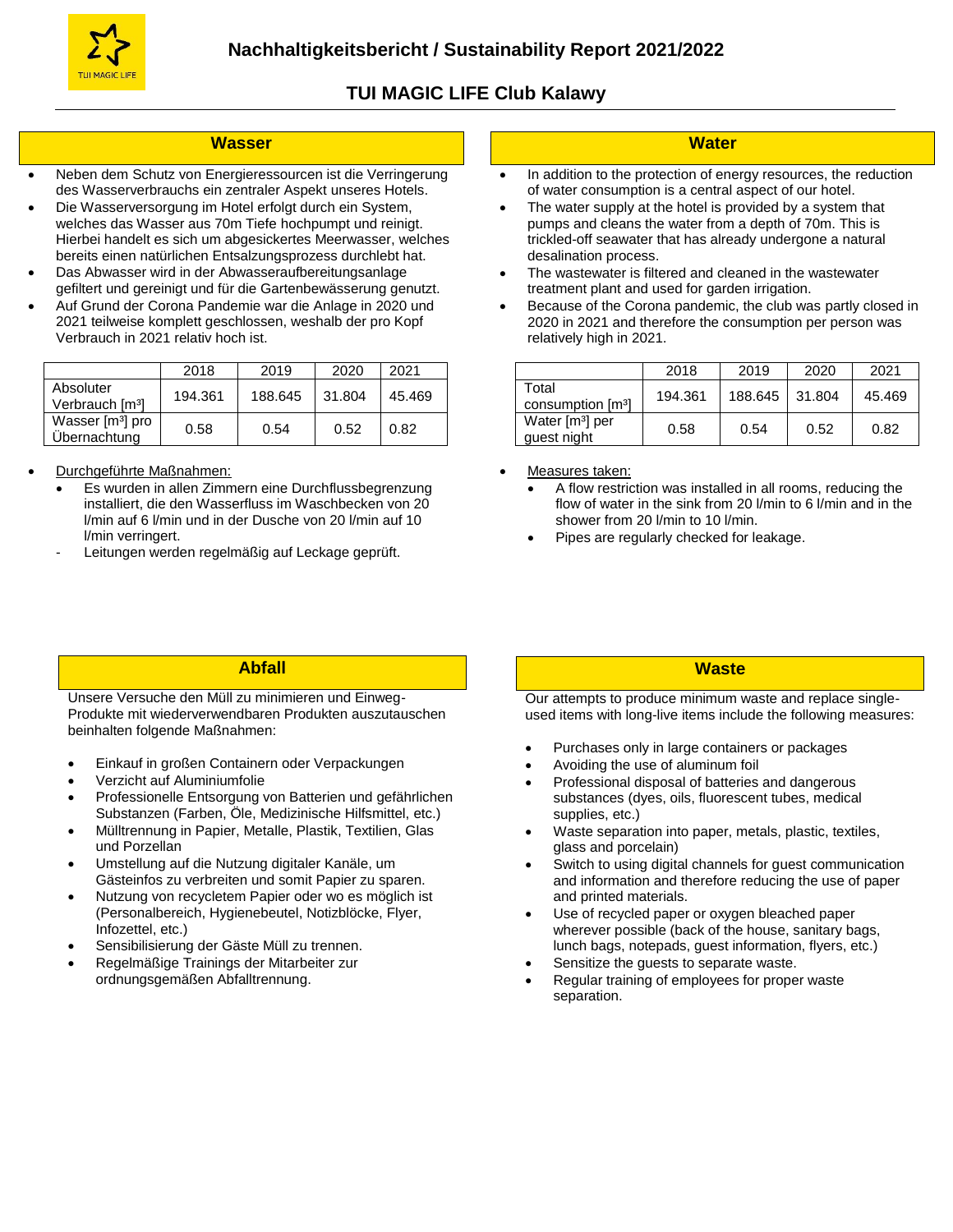

 $\overline{a}$ 

# **TUI MAGIC LIFE Club Kalawy**

#### **Mitarbeiter**

- Eine hohe Arbeitszufriedenheit ist ein wichtiges Ziel für unser Hotel. Dies bedingt eine faire Bezahlung sowie eine ausgeglichene Work-Life Balance für alle Mitarbeiter.
- Unsere Einstellungspolicy besagt, dass jeder Mensch unabhängig von Religion, ethischem Hintergrund, Geschlecht oder sexueller Orientierung gleich behandelt werden muss. Die Einstellungskriterien basieren ausschließlich auf den für die Position geforderten Schulungen und Erfahrungen.
- Das Gesundheitsminsiterium hat instruiert, dass alle Mitarbeiter gegen das Covid-19 Virus geimpft sein müssen.
- Es wird Arbeitskleidung und Reinigungsservice bereit gestellt und Schutzanzüge und Hilfsmittel (Masken, Handschuhe, Sicherheitskleidung) stehen den Mitarbeitern zur verfügung.
- Allen Mitarbeitern wird Unterkunft und Verpflegung im Hotel gewährt.
- Das Arbeitssystem besagt, dass die Mitarbeiter je nach Alter circa 21 Tage am Stück arbeiten und dann 7 Tage frei haben, so dass sie ihre Familien besuchen können, die zu 99% nicht in der Nähe des Hotels leben. Die Fahrt in die Orte wird von dem Hotel übernommen.
- Alle Mitarbeiter sind Sozialversichert und genießen zusätzlich kostenlose medizinische Versorgung in der Anlage. Da die gesetzliche medizinische Versorgung nicht überall sonderlich gut ist, wird außerdem angeboten, dass die Mitarbeiter sich in einem privaten Vertragskrankenhaus mit 50% Ermäßigung versorgen lassen können. Die Hälfte des ermäßigten Preises wird ebenfalls vom Hotel übernommen.
- Eine Frauenquote ist auf Grund der Lage nicht möglich zu erfüllen, da die ägyptischen Frauen generell nicht ihr Elternhaus oder dass des Ehemannes verlassen, um an einem anderen Ort zu arbeiten.

#### Durchgeführte Maßnahmen:

- Regelmäßige Trainings
- Schulungs- und Weiterbildungsprogramme für Mitarbeiter
- Mitarbeiter des Monats
- Supervisor des Quartals
- Jährliche Personalfeier mit Verlosung
- Feier der Festtage
- Fußball Platz
- Mitarbeiter Cafe
- Moschee und Gebetsraum
- Sportwettkämpfe, z.B. Fussballturnier im heiligen Monat Ramadan
- Bezahlte Freizeit für Hochzeit, Neugeborenes Kind und Todesfälle von Angehörigen 1. und 2. Grades.

### **Employees**

- High job satisfaction is an important goal for our hotel. This requires a fair payment and a balanced work-life balance for all employees.
- Our hiring policy states that every person has to be treated equally independent of religion, ethical background, gender, or sexual orientation. The hiring criteria is exclusively based on education and experience demanded for the position.
- As per the ministry of health instruction, all employees must be vaccinated against the Covid-19 virus.
- Uniforms and laundry service are provided and aids such as masks, gloves, security clothes are available to the employees.
- All employees are granted accommodation and meals in the hotel.
- The work system states that employees work around 21 days at a time, depending on their age, and then have 7.83 days off, so they can visit their families, 99% of whom do not live close to the hotel. The trip to the places is taken over by the hotel.
- All employees are insured and additionally enjoy free medical care in the facility. Since the legal medical care is not particularly good everywhere, it is also offered that the employees can be treated in a private contract hospital with 50% discount. Half of the discounted rate will also be taken over by the hotel.
- A women's quota is not possible due to the location, as the Egyptian women generally do not leave their parents' home or that of the husband to work in another city.

#### Measures taken:

- Regular internal and external trainings
- Training and education programs for employees
- Employee of the month
- Supervisor of the quarter
- Yearly staff party with tombola
- Celebration of the religious feasts
- Football court
- Staff Cafe
- Mosque and Praying room
- Sport tournament, e.g. football tournament during the holy month of Ramadan
- Paid days for marriage, newborn child, and death cases of relatives 1st and 2nd degree.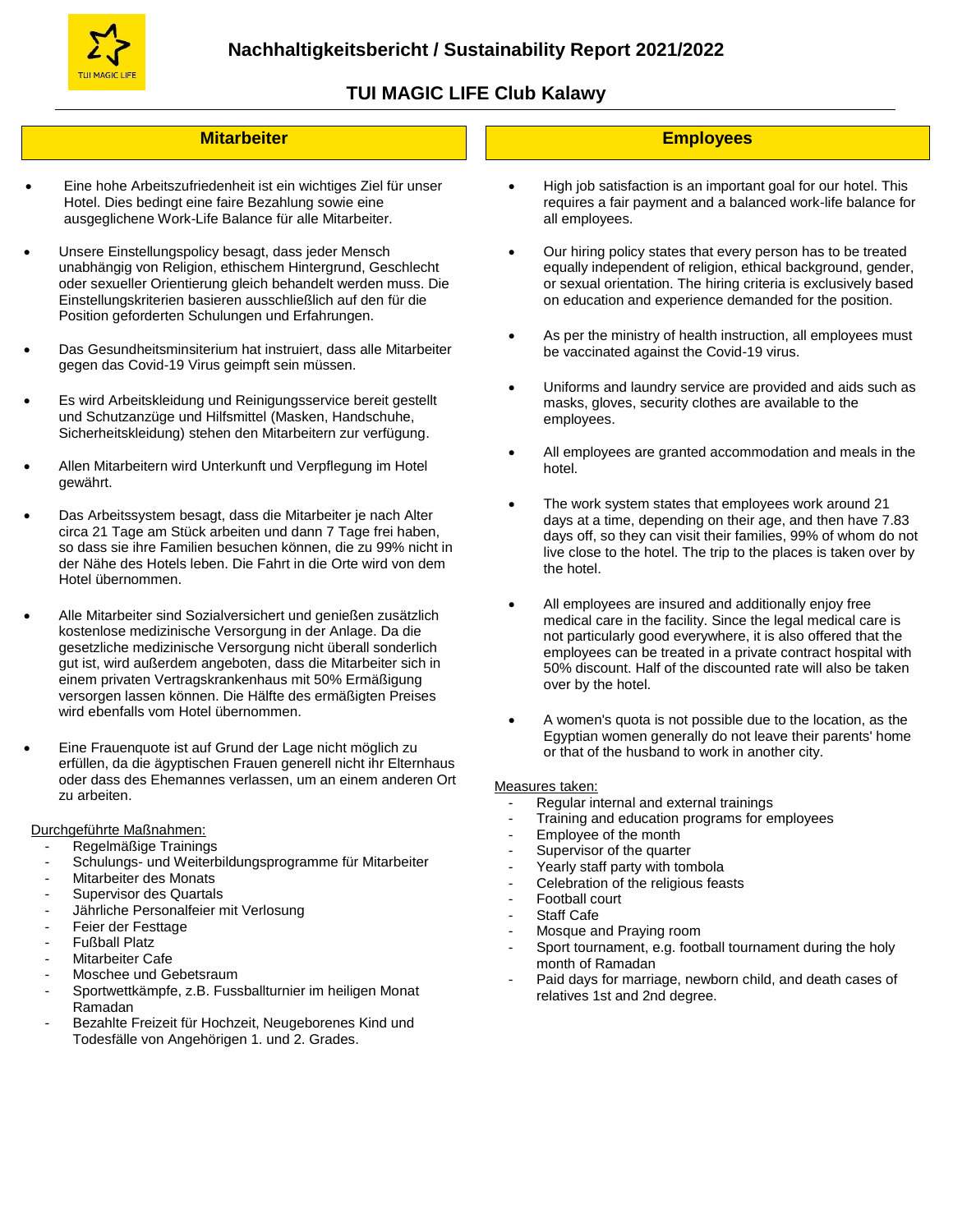

### **Einkauf**

 Eines der Hauptziele von unserem Hotel ist es die lokale Wirtschaft zu stärken. Hierbei haben wir uns als Ziel gesetzt beim Einkauf umweltfreundliche und regionale Produkte zu bevorzugen. Desweiteren haben wir 2.075 Regionalprodukte und haben eine Geschäftsbeziehung mit 200 Lieferanten.

Durchgeführte Maßnahmen:

- Fokus auf nachhaltige und umweltfreundliche Produkte aus der Region.
- Regelmäßiger Austausch mit unseren wichtigsten Lieferanten.
- Der Hauptlieferant für Chemikalien und Reinigungsmittel hat ein eigenes Nachhaltigkeitskonzept.
- Bei der Schädlingsbekämpfung wird auf Pestizide verzichtet.

#### **Procurement**

 One of the main goals of our hotel is to strengthen the local economy. Here, we have set ourselves the goal to prefer the purchasing of environmental friendly and regional products. Moreover, we order 2,075 products from the region and we have a business relation with around 200 suppliers.

#### Measures taken:

- Focus on sustainable and environmentally friendly products from the region.
- Regular exchange with our main suppliers.
- The main supplier for chemicals and cleaning materials has his own sustainability policy.
- Pest control eliminates pesticides.

#### **Unsere Gäste**

- Eine intakte Natur sowie ein angenehmes Umfeld ist uns ein großes Anliegen, auch für unsere Gäste. Auf Wunsch sind Gespräche zwischen Gästen und Nachhaltigkeitsverantwortlichen jederzeit möglich, um Fragen zum Thema Nachhaltigkeit zu erläutern oder zu beantworten.
- Bei unserer Baumpflanzaktion, können die Gäste sich ihren Erinnerungsbaum am Strand pflanzen.
- Zu Beach Clean-up Days werden die Gäste ebenfalls eingeladen.
- Auf allen Pool -und Strandregeln werden die Gäste darum gebeten, die Natur zu schützen und keinen Müll rumliegen zu lassen. In Bezug auf den Schutz der Unterwasserwelt gibt es seperate Informationen und auch die Tauchstation geht vor den Tauchgängen nochmal auf den besonders sensiblen Umgang mit der Unterwasserwelt ein.
- Wir kommunizieren unsere Aktivitäten vor Ort über verschiedene Kanäle, wie z.B. Infotafeln, Infokanal, Aushänge, Flyer, Magic Radio, App etc.

#### **Our guests**

- An intact nature and a pleasant environment is very important to us, also for our guests. On request, discussions between guests and sustainability managers are possible at any time to explain or answer questions about sustainability.
- At our tree planting event, guests can plant their memory tree on the beach.
- Guests are also invited to Beach Clean-up Days.
- On all pool and beach rules, guests are asked to protect nature and not to leave trash. Regarding the protection of the underwater world, there is separate information and the diving station informs the guests before diving again on the particularly sensitive handling of the underwater world.
- We communicate our activities on site via various channels, such as information boards, info channel, flyers, Magic Radio, App, etc.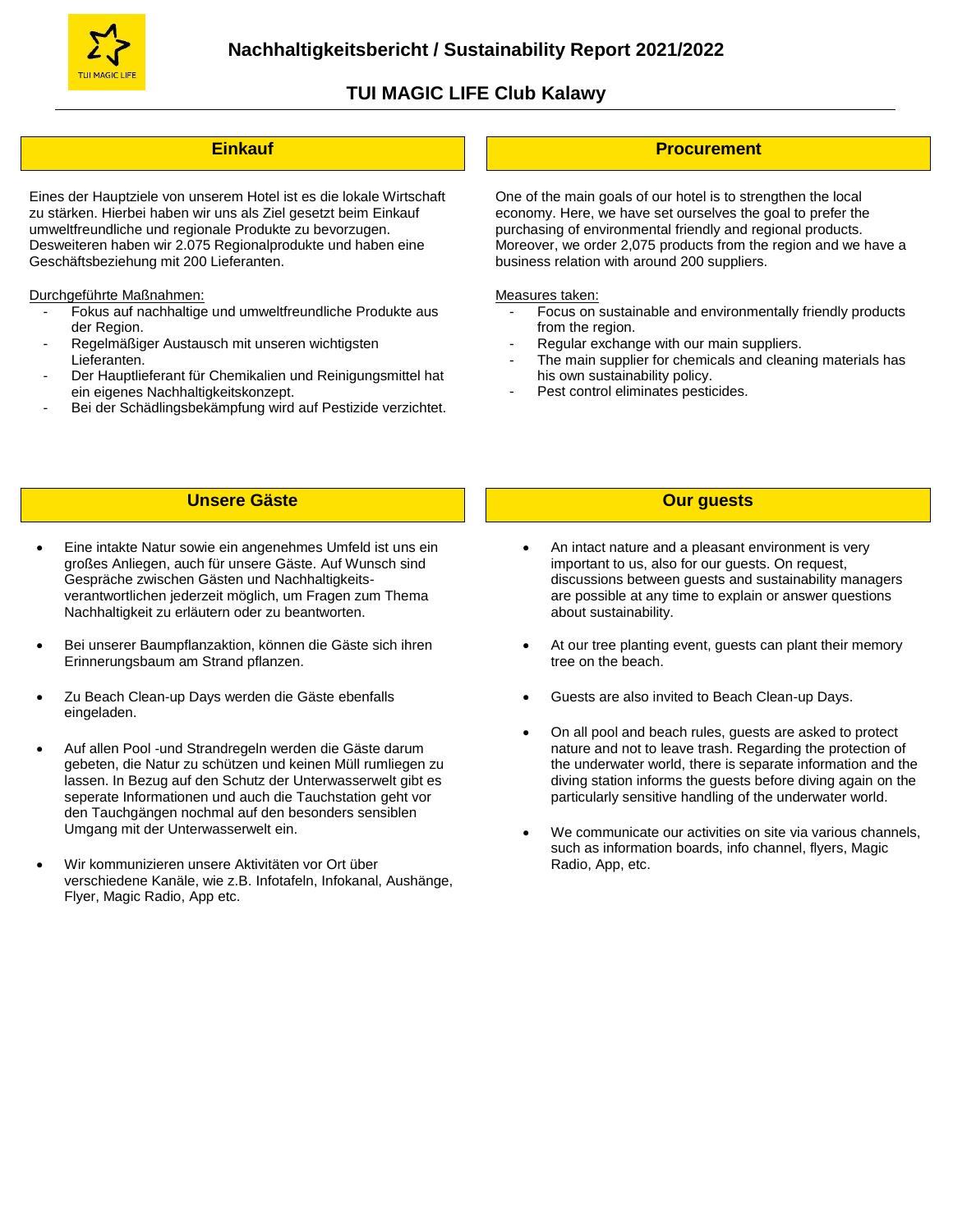

### **Unser Engagement**

Es ist uns sehr wichtig die Natur zu schützen und den Menschen und Tieren in unserer Umgebung zu helfen.

Um das aktiv umzusetzen finden folgende Maßnahmen statt:

- **Resala Foundation** in El Qusier & Hurghada
	- Kleiderspenden
	- Geldspenden
	- **Blutspenden**
	- **Waisenhaus** in El Quseir
		- Einladung in das Hotel am Weltwaisentag
		- Kleiderspenden
			- Lebensmittelspenden
		- Geldspenden
		- **Schulen** in Safaga
			- Schreibtische
			- Computer Sets
			- Uniformen
	- **Safaga City**
		- Teilnahme an Säuberungsaktionen
			- Baumpflanzaktionen zur Vergrößerung der Grünflächen am Tag der Erde.
		- Stetiger Kontakt mit lokalen Behörden zum Thema Umweltschutz und Nachhaltigkeit
	- **Food Bank**
		- **Lebensmittelspenden**
		- Andere Utensilien
	- **Tierschutz**
		- Kastration der Katzen
		- **Katzenhotels**
		- Versorgung der Katzen

### **Our Engagement**

It is important to us to protect the environment and to help the living beings and humans in the surroundings.

To actively implement this, the following measures take place:

- **Resala Foundation** in El Qusier & Hurghada
	- Clothes donations
	- Money donations
	- Blood donations
- **Orphan House** in El Quseir
	- Invitation to spend a day at the hotel on the World Orphan Day
	- Clothes donations
	- Food donations
	- Money donations
- **Schools** in Safaga
	- Wooden desks
	- Computer Sets
	- Uniforms **Safaga City**
		- Participation in clean-up activities
		- Tree planting to increase the green area on the Earth Day.
		- Continuous contact and cooperation with local authorities regarding environmental protection and sustainability
- **Food Bank**
	- Food donations
	- **Utilities**
- **Animal protection**
	- Castrations of the cats
	- Cat hotels
	- Care of the cats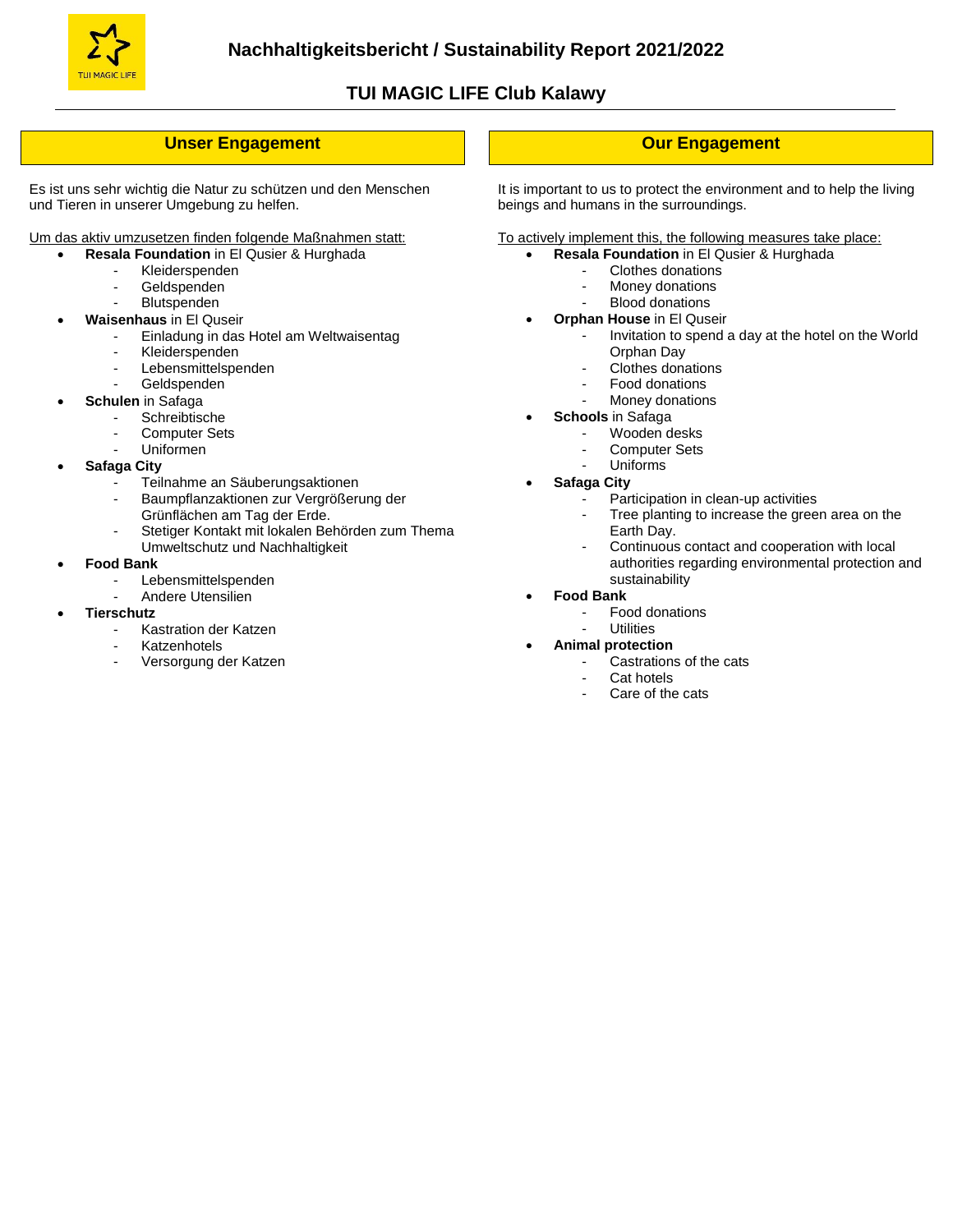

# **Fotos / Pictures:**

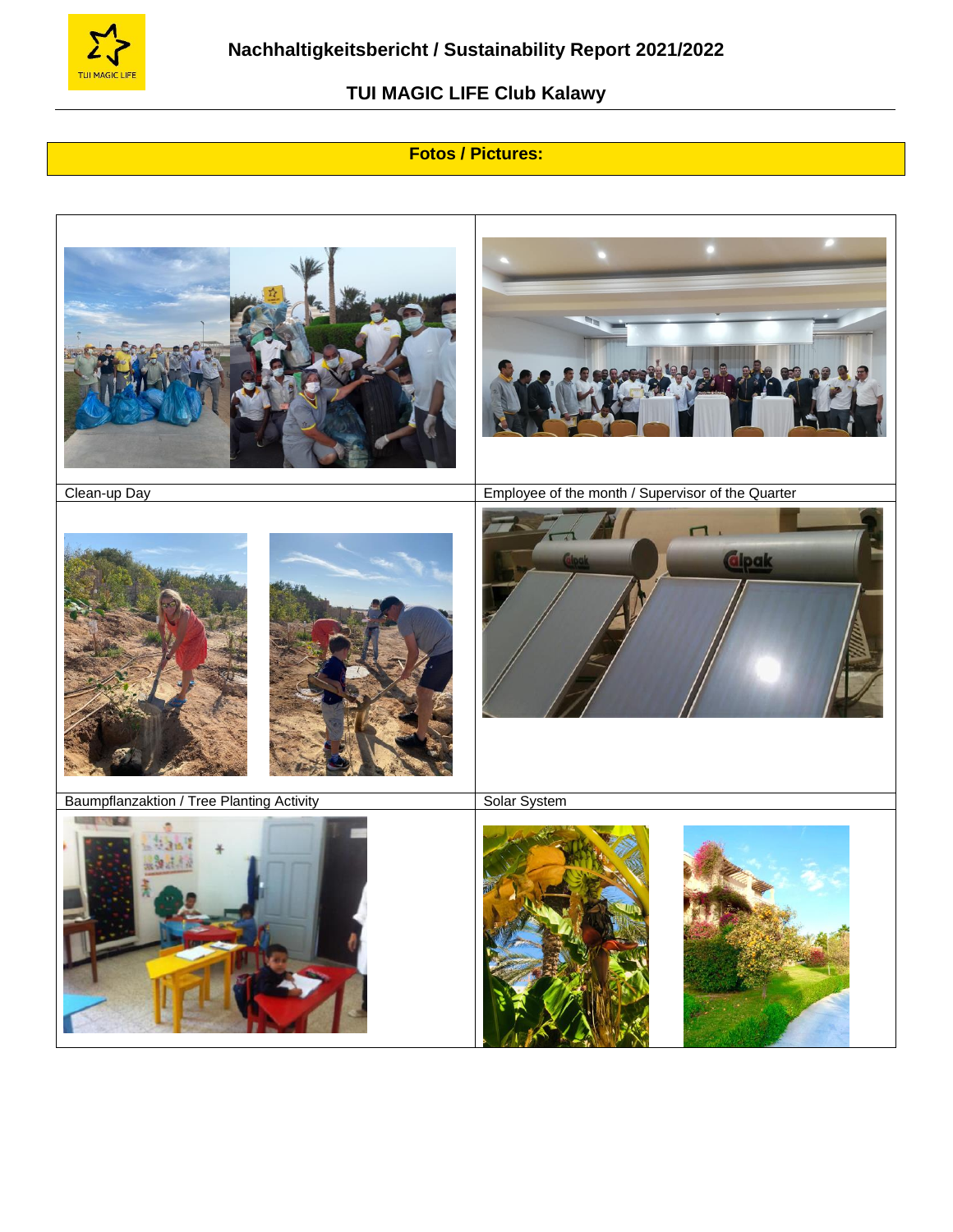



Garden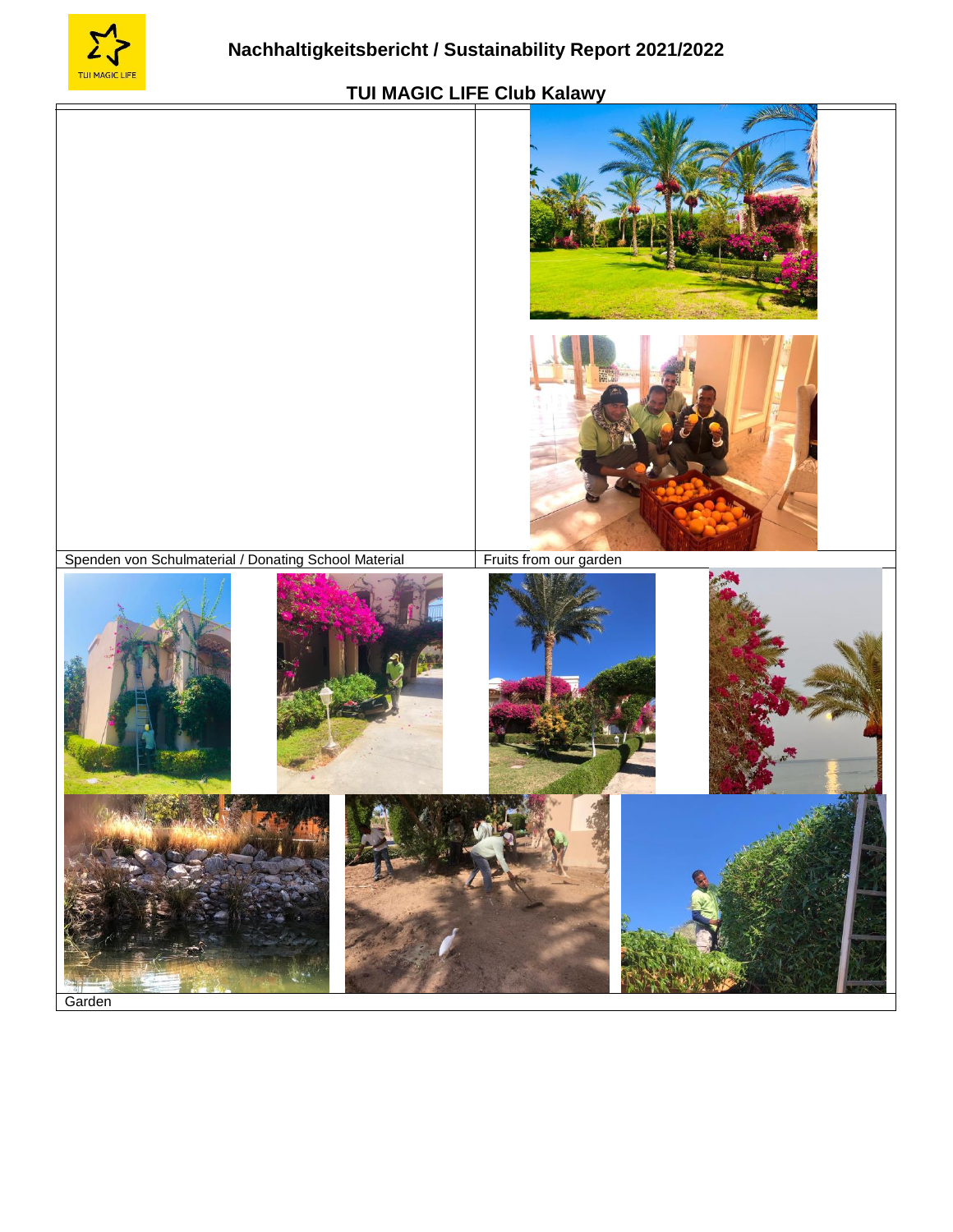

# **MANAGEMENT RICHTLINIEN**

Im Rahmen seiner strategischen Ausrichtung engagiert sich das Management von TUI MAGIC LIFE Kalawy kontinuierlich für die Verbesserung von Qualitätsmanagement und Umweltschutz. Diese Verpflichtung bezieht alle Parteien ein, die für das Unternehmen arbeiten, um diese Ziele zu erreichen. Das Management von TUI MAGIC LIFE Kalawy will sich unter den Besten der Branche positionieren. Folgende Ergebnisse werden angestrebt: Kontinuierliche Sicherstellung von Verbesserungs-Fähigkeiten.

### **Spezifische Ziele des PRP-Managements**

• Kontinuierliche Verbesserung der Kontrolle guter Hygienepraktiken

### **Spezifische Ziele des Qualitätsmanagements**

- Kontinuierliche Steigerung der Gästezufriedenheit und Minimierung der Reklamationen und Klagen.
- Budgetkonforme Arbeiten und Müllreduzierung
- Kontinuierliche Verbesserung der Prozesseffizienz.

### **Spezifische Ziele des Umweltmanagements**

- Fortfahren und Verbessern der Organisation von Umweltschutz-Aktionen.
- Sicherstellung, dass die geltenden behördlichen Anforderungen und die Anforderungen, denen sich die Organisation im Zusammenhang mit dem Umweltschutz verpflichtet, eingehalten werden.
- Abfall kontrollieren, reduzieren und recyceln.
- Kontrolle von Energie (Strom, Gas) und Wasser durch rationelle Nutzung dieser Ressourcen.
- Reduzierung von Unfallgefahren und Umweltereignissen.

### **MANAGEMENT POLICY**

As part of its strategic directions, the general management of TUI MAGIC LIFE Kalawy continuously engages itself in the process of continuous improvement of Quality Management and Environment. This commitment involves all parties working for the company to achieve this goal. The general management of TUI MAGIC LIFE Kalawy wants to position itself among the best in the industry. It seeks the following results: Ensure continuous improvement skills.

### **Specific Objectives of PRP Management**

Continiously improve the control of good hygiene practices

### **Specific Objectives of Quality Management**

- Continiously improve the level of satisfaction of guests and reduce claims.
- Work within the budget and reduce waste.
- Continiously improve process efficiency.

### **Specific Objectives of Environment Management**

- Proceed with the organization of environmental actions.
- Ensure compliance and satisfaction with applicable regulatory requirements and the requirements to which the organization subscribes related to environmental protection.
- Control, reduce and recycle waste.
- Control of energy (electricity, gas) and water by adopting a rational use of these resources.
- Reduce the risk of accidents and environmental incidents.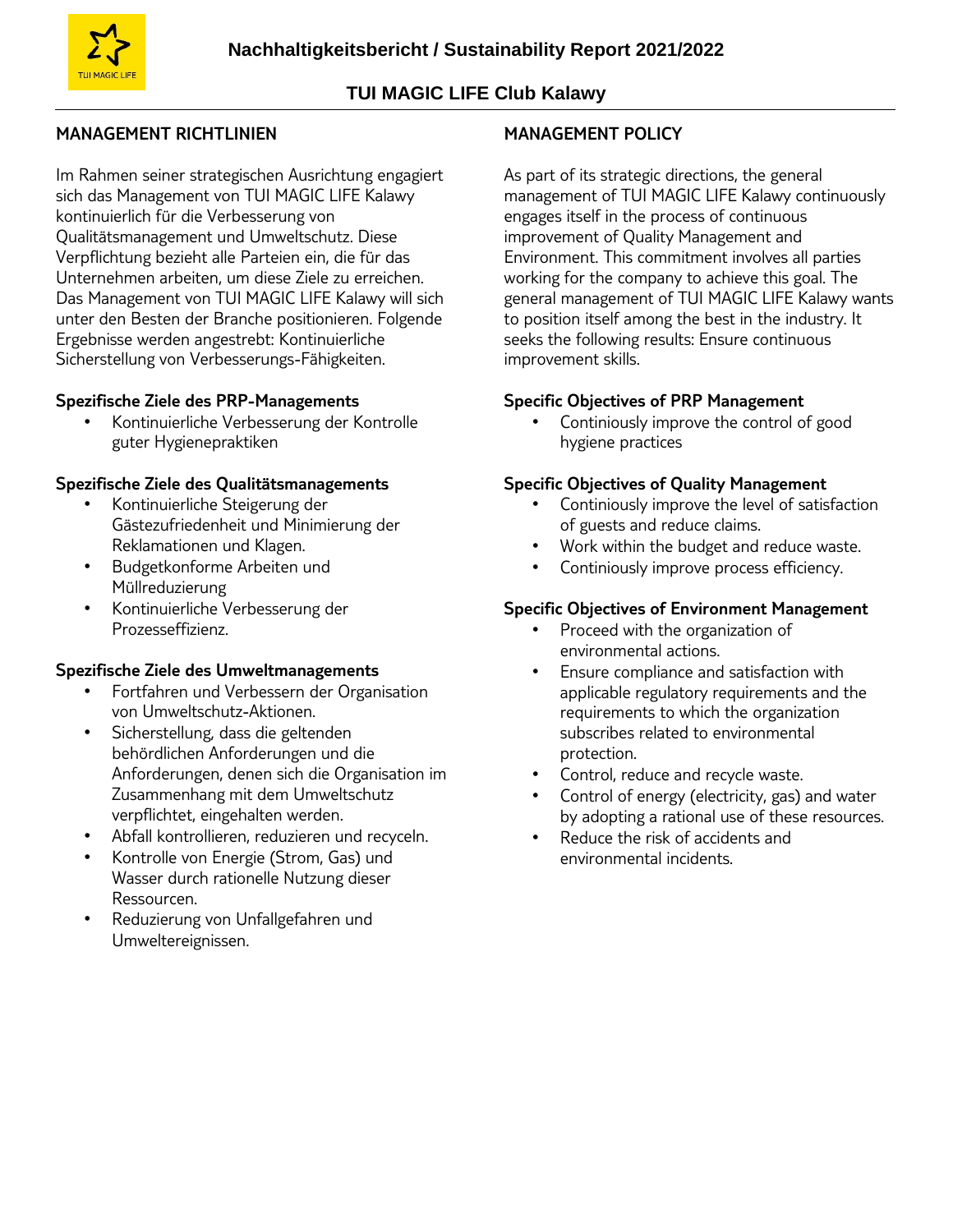

# **UMWELTPOLITIK (1/2)**

Der Club TUI MAGIC LIFE Kalawy ist sich der Notwendigkeit bewusst, Aktivitäten, Produkte und Dienstleistungen unter gebührendem Respekt für die Umwelt durchzuführen. Er entwickelt und betreibt ein Umweltmanagementsystem gemäß den Anforderungen der ISO 14001: 2015 Internationaler Standard.

Die Umsetzung basiert auf der Rolle, die das Unternehmen und alle mitwirkenden Parteien für die Erhaltung der Umwelt spielen können, um seine Gäste und Mitarbeiter zu schützen und gesunde

Umweltbedingungen mit langfristigen Vorteilen für das Tourismus-Domizil zu gewährleisten.

Für die Verwirklichung und Implementierung des Umweltmanagementsystems ist die Verwaltung verpflichtet, alle verfügbaren personellen und materiellen Ressourcen bereitzustellen.

# **ENVIRONMENTAL POLICY (1/2)**

The Club TUI MAGIC LIFE Kalawy, aware of the need for activities, products and services to be carried out with the due respect for the environment, proceed to the development and operation of an Environmental Management System according to the demands of the ISO 14001:2015 International Standard. Its implementation is regarding necessary given the role, which the company and all collaborating parties can play for the preservation of the environment in order to protect its clients and personnel, as well as to obtain healthy environmental conditions with longterm benefits to the tourist club product it offers. For the materialization and implementation of the Environmental Management System, the Administration is bound to provide any human and material resource available.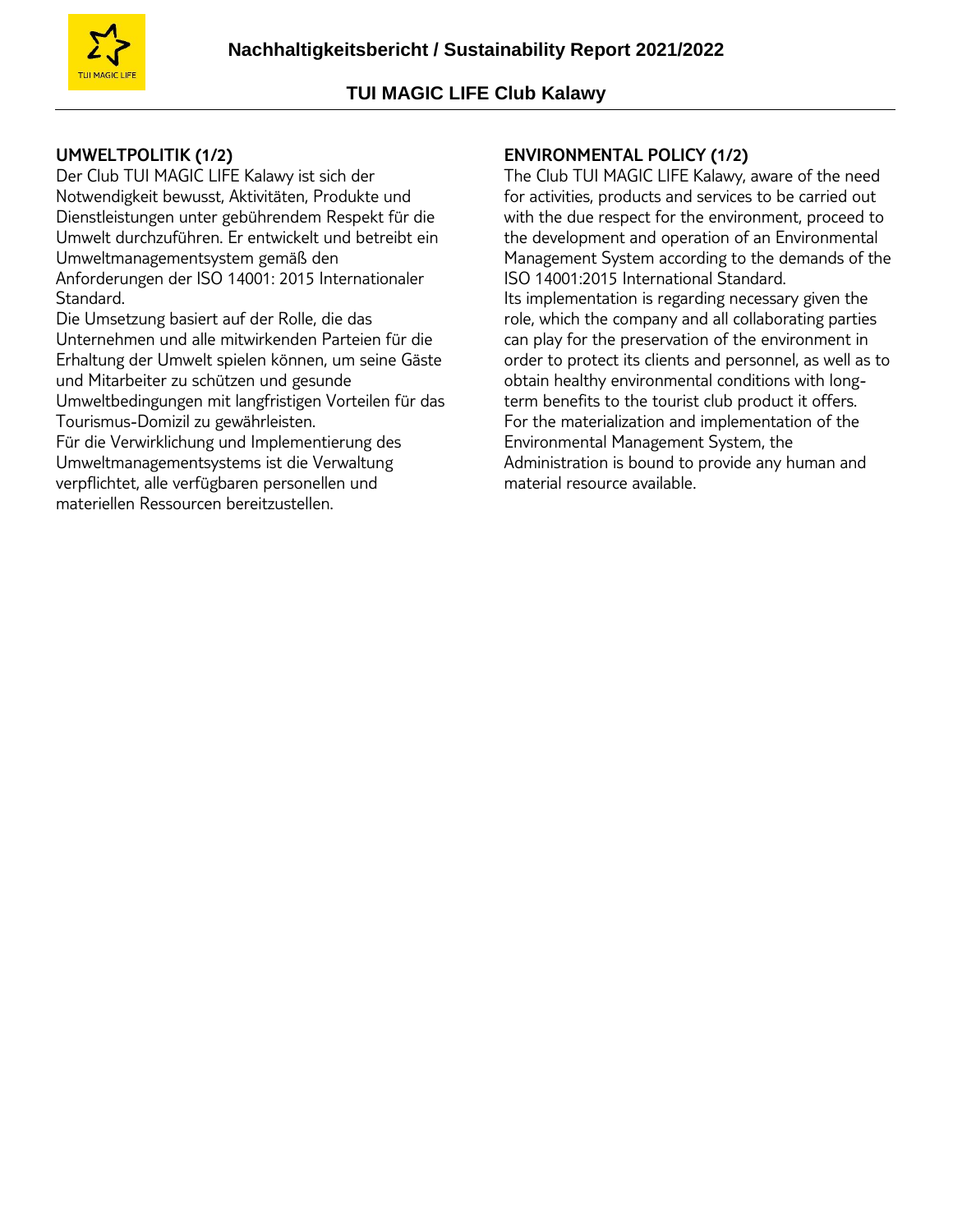# **UMWELTPOLITIK (2/2)**

Daher weist es dem Umweltmanagement die Ausarbeitung und Realisierung des Systems für jeden beteiligten operativen Arbeitsbereich innerhalb von TUI MAGIC LIFE Kalawy zu, damit es zielgerichtet handeln kann:

- Die Vorbeugung und Vermeidung von der Verschmutzung der Atmosphäre, des Bodens, der Luft und des Wassers einschließlich des Meeres.
- Die stetige Verbesserung der Umweltauswirkungen und Förderung von umweltfreundlichen Praktiken.
- Praktiken für alle Clubaktivitäten, um Bedingungen vorzubeugen, die eine Bedrohung für die menschliche Gesundheit, die Sicherheit oder die Umwelt darstellen.
- Die strikte Einhaltung der Umweltgesetze oder anderer aktueller Umweltnormen, vorschriften, -auflagen und -standards ist ein wesentlicher Bestandteil der Schulungen, Leistungsbeurteilungen und Mitarbeiteranreizen.
- Reduzierung des Verbrauchs natürlicher Ressourcen (Energie, Wasser und Materialien) und Recycling der durch die Trennung entstehenden Abfälle, um wo immer möglich natürliche Ressourcen zu schonen.
- Die Bereitschaft für den Notfall durch Anwendung geeigneter Betriebsverfahren, um das Risiko zu minimieren und unsere Mitarbeiter, Gäste und Gemeinden, in denen wir tätig sind, zu schützen.
- Die Aufforderung von Gästen, Lieferanten und anderen Interessengruppen, sich an der Zusammenarbeit zu beteiligen, um umfassendere Umweltziele zu erreichen und die Umwelt zu schützen.
- Die Schulung des gesamten TUI MAGIC LIFE Kalawy-Personals mit allen notwendigen Kenntnissen, die zur Verbesserung des Umweltbewusstseins, zur Erzielung von Engagement, Teamarbeit und Zusammenarbeit im Einklang mit der Umweltpolitik und dem Umweltmanagementsystem des Clubs erforderlich sind.

# **ENVIRONMENTAL POLICY (2/2)**

Therefore, it assigns to the Environment Management the elaboration and realization of the system to each involved department operation within TUI MAGIC LIFE Kalawy, so that it can act aiming at…

- …the prevention and avoidance of pollution to the atmosphere, land, air and water including sea.
- …the constant improvement of environmental effects and promotion of environmental-friendly.
- …practices to all club activities to prevent conditions that pose a threat to human health, safety or the environment.
- …the strict compliance to the legislation on the environment or other current environmental norms, regulations, stipulations and standards will be a key ingredient in the training, performance reviews and incentives of all employees.
- …the reduction of the consumption of natural resources (energy, water and materials) and recycling of the waste produced by separating in order to save natural resources wherever possible.
- …the readiness for the emergencies by applying appropriate operating procedures to minimize the risk and protect our employees, guests and communities where we operate.
- …the prompting of guests, suppliers and other stakeholders to participate in the collaboration for the achievement of wider environmental goals and protection of the environment.
- …the training of the whole TUI MAGIC LIFE Kalawy personnel with all necessary knowledge required for the improvement in environmental consciousness, achieving involvement, teamwork and collaboration in line with the Club's Environmental Policy and Environmental Management System.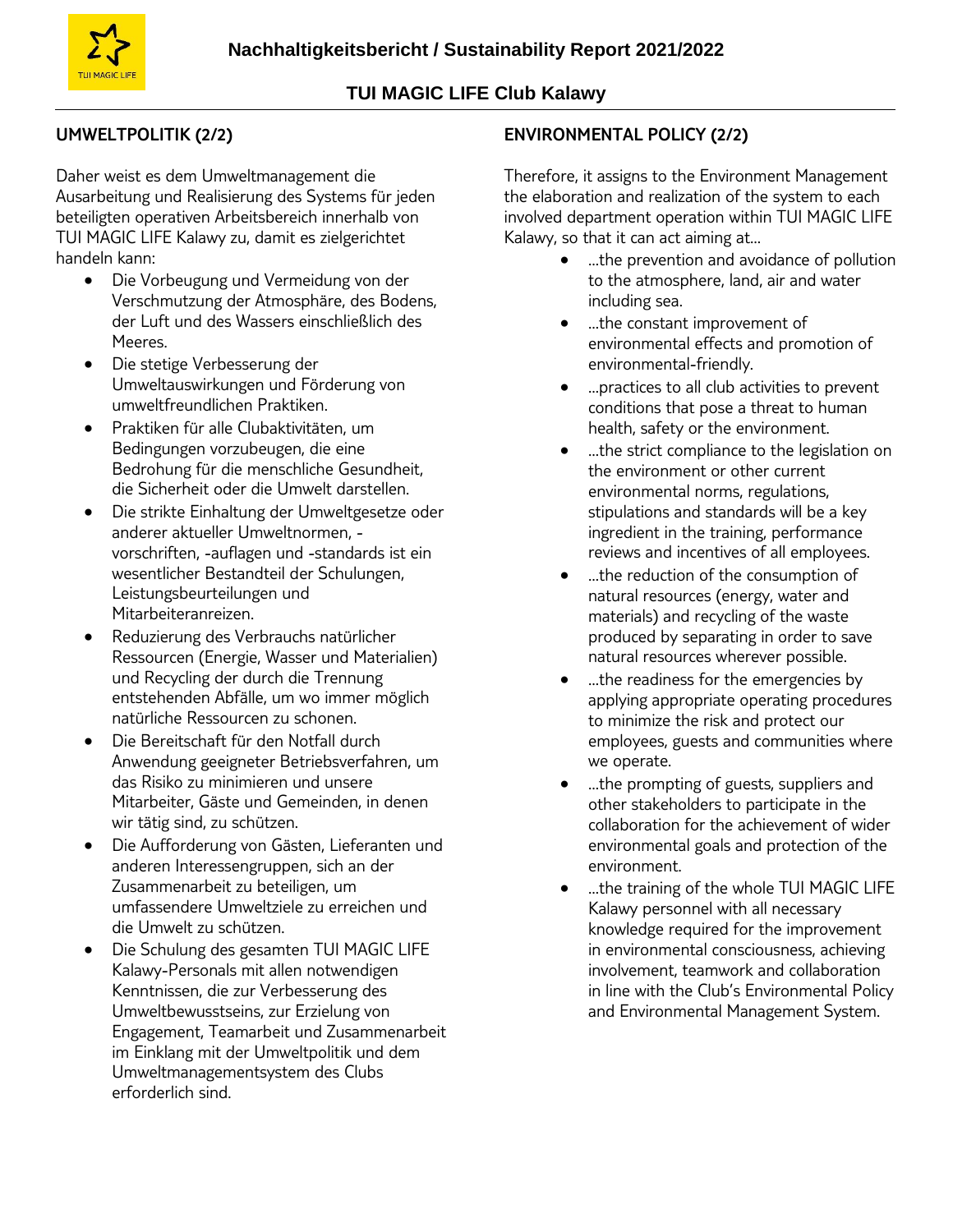

- Die Unterrichtung aller interessierten Parteien mit Daten zur Umweltpolitik und ihren angewandten Praktiken.
- Die Überwachung und systematische Erfassung von Umwelteinflüssen garantiert eine kontinuierliche Verbesserung des Umweltmanagements und führt Systemprüfungen durch, um sicherzustellen, dass es zufriedenstellend funktioniert und zur Erhaltung unserer Umwelt beiträgt.
- Wir werden immer danach streben, eine saubere, gesunde, sichere und nachhaltige Umwelt für unsere Gemeinde, zukünftige Generationen, unserer Tourismusentwicklung und für uns selbst zu schaffen.
- …the informing of all interested parties with data on Environmental Policy and its applied practices.
- …the observation and systematic recording of environmental effects will guarantee ongoing improvement in environmental management, carrying out system audits to verify that it is operating satisfactorily and contributing to the conservation of our environment.
- …we will always seek to achieve a clean, healthy, safe and sustainable environment for our community, future generations our tourism development and ourselves.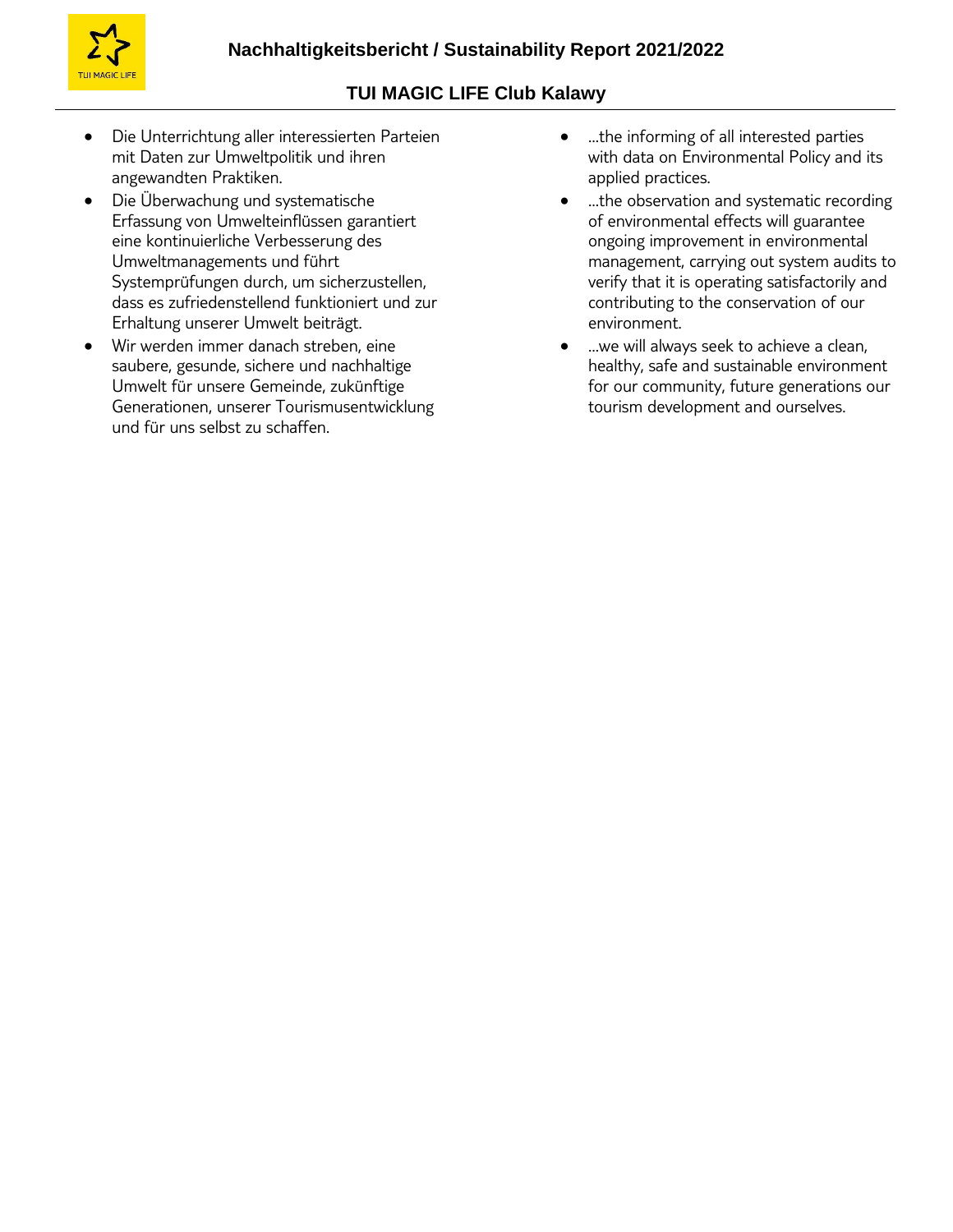

### **ARBEITSPOLITIK**

### **Vergütung**

Wir werden sicherstellen, dass alle Mitarbeiter von TUI MAGIC LIFE Kalawy für ihre Arbeit und alle Arbeitsbedingungen, die den ägyptischen Arbeitsvorschriften entsprechen, fair bezahlt werden. Dies umfasst Löhne, Urlaub, Sozialversicherungsgebühren, Einkommenssteuer und andere Leistungen, auf die sie Anspruch haben.

#### **Gesundheitsvorsorge**

Wir sind dafür verantwortlich, die jährliche medizinische Untersuchung der Mitarbeiter zweimal im Jahr im Stuhllabor durchzuführen. Im Krankheitsfall steht den Mitarbeitern ein Arzt zu täglichen Sprechzeiten in der Anlage zur Verfügung. Im Falle eines Arbeitsunfalls sind wir dafür verantwortlich, den Mitarbeiter in das nächstgelegene Krankenhaus und die Erklärung an das Sozialsystem zu transportieren, um sein Recht auf die Erhebung der medizinischen Gebühren zu erlangen.

#### **Chancengleichheit**

Wir analysieren und bewerten alle Mitarbeiter nach ihrer individuellen Leistung und nicht nach ihren persönlichen Charakteristiken oder Überzeugungen. Wir bieten unseren Mitarbeitern ein Arbeitsumfeld, das frei von Diskriminierung, Belästigung, Einschüchterung oder Grausamkeit ist. Alle Mitarbeiter werden ohne Diskriminierung aufgrund von Geschlecht, Rasse, Religion, sexueller Orientierung, politischer Überzeugung oder Behinderung gleich behandelt. Wir mischen uns nicht in individuelle Rechte, Prinzipien oder Praktiken aus religiöser Überzeugungen ein.

#### **LABOR POLICY**

#### **Remuneration**

We will ensure that all employees of TUI MAGIC LIFE Kalawy are paid fairly for their work and all terms of employment conforming to the Egyptian employment regulations. This includes wages, leaves recovered, social security fees, income tax and others benefits they are entitled to.

#### **Health care**

We are in charge to provide employees' annual medical check-up twice a year stool laboratory analysis. In case of accident at work, we are responsible in transporting the employee to the nearest hospital and the declaration to the social service system to obtain his/ her right for the medical fee charges.

#### **Equal opportunities**

We analyses and evaluate all employees on their individual performance and not their personal characteristics or beliefs. We offer our employees a working environment that is free from discrimination, harassment, intimidation or cruelty. All employees are treated equally without the discrimination on the basis of gender, race, religion, sexual orientation, political beliefs or disability. We do not interfere in individual rights, principals or practices religious beliefs.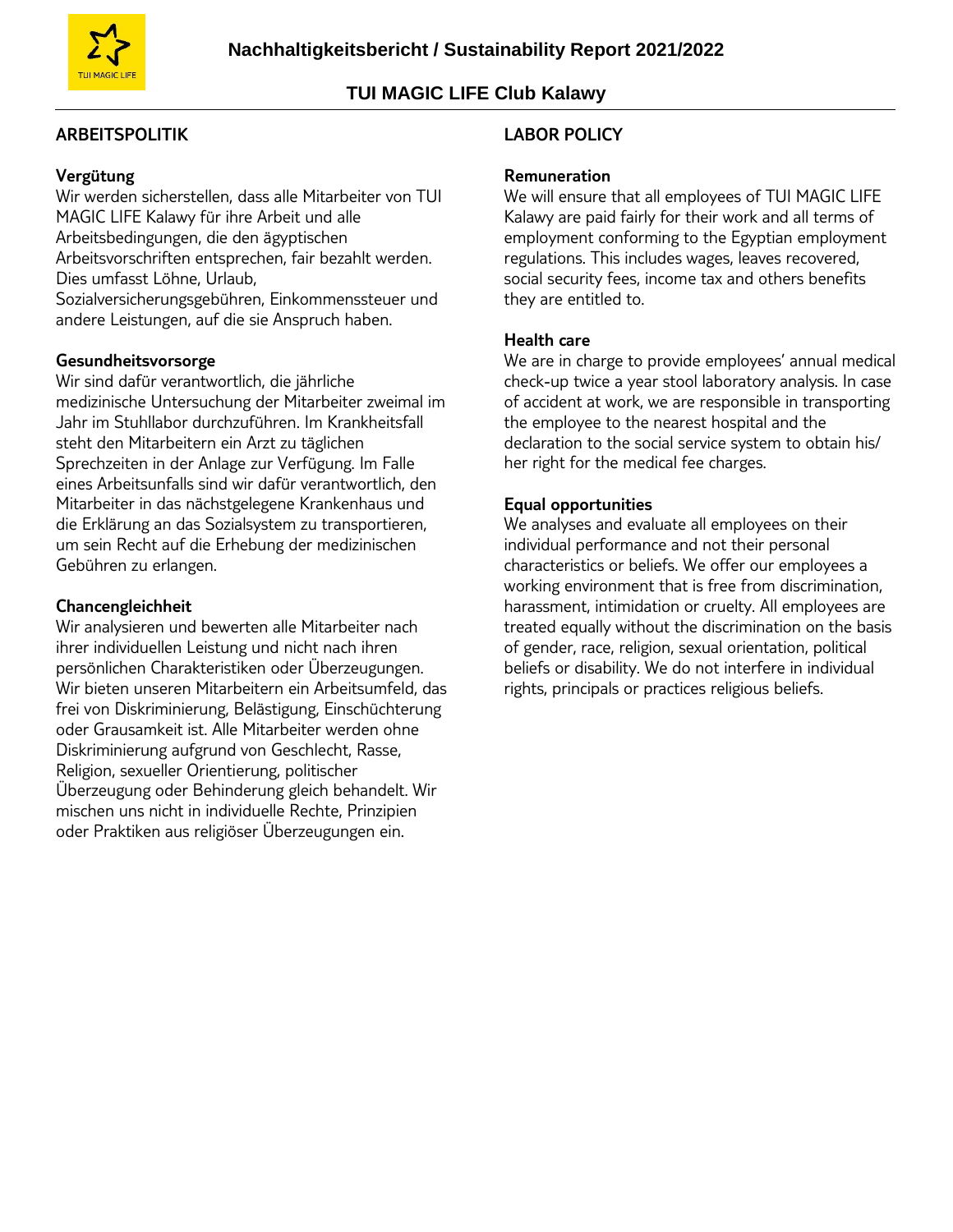

### **ARBEITSPOLITIK**

### **Belästigung / Gewalt**

Wir tolerieren keine Gewalt, Drohungen, Belästigungen, Einschüchterungen und anderes störendes Verhalten an unserem Arbeitsplatz. Das heißt, alle Meldungen von Vorfällen werden ernst genommen und angemessen behandelt. Zu solchen Verhaltensweisen können mündliche oder schriftliche Aussagen, Gesten oder Ausdrücke gehören, die eine direkte oder indirekte Bedrohung eines moralischen und körperlichen Schadens anzeigen. Mitarbeiter, die solche Handlungen begehen, können aus den Räumlichkeiten entfernt werden und Disziplinarmaßnahmen, strafrechtlichen Sanktionen oder beidem ausgesetzt sein. Unabhängig davon, ob er ein Vorgesetzter ist oder nicht, sollte die Meldung unverzüglich an den Abteilungsleiter erfolgen. Der Abteilungsleiter, der solche Berichte erhält, sollte sich von dem Personalmanager beraten lassen, der zusammen mit dem Disziplinarausschuss geeignete Maßnahmen bei der Geschäftsleitung einleiten wird. Wir brauchen die Zusammenarbeit aller Mitarbeiter, um die oben genannten Richtlinien effektiv umzusetzen und ein sicheres Arbeitsumfeld zu gewährleisten.

### **LABOR POLICY**

#### **Harassment / violence**

We do not tolerate violence, threats, harassment, intimidation, and other disruptive behavior in our workplace; that is, all reports of incidents will be taken seriously and dealt with appropriately. Such behavior can include oral or written statements, gestures, or expressions that communicate a direct or indirect threat of moral and physical harm.

Employees who commit such acts may be removed from the premises and may be subject to disciplinary action, criminal penalties, or both. Whether he/ she is a superior or not, report should be done immediately to the department head concern. Department head who receive such reports should seek advice from the human resource manager who will be initiating appropriate action with the management together with the disciplinarian committee.

We need all employees' cooperation to implement the above mentioned policies effectively, in order to maintain a safe working environment.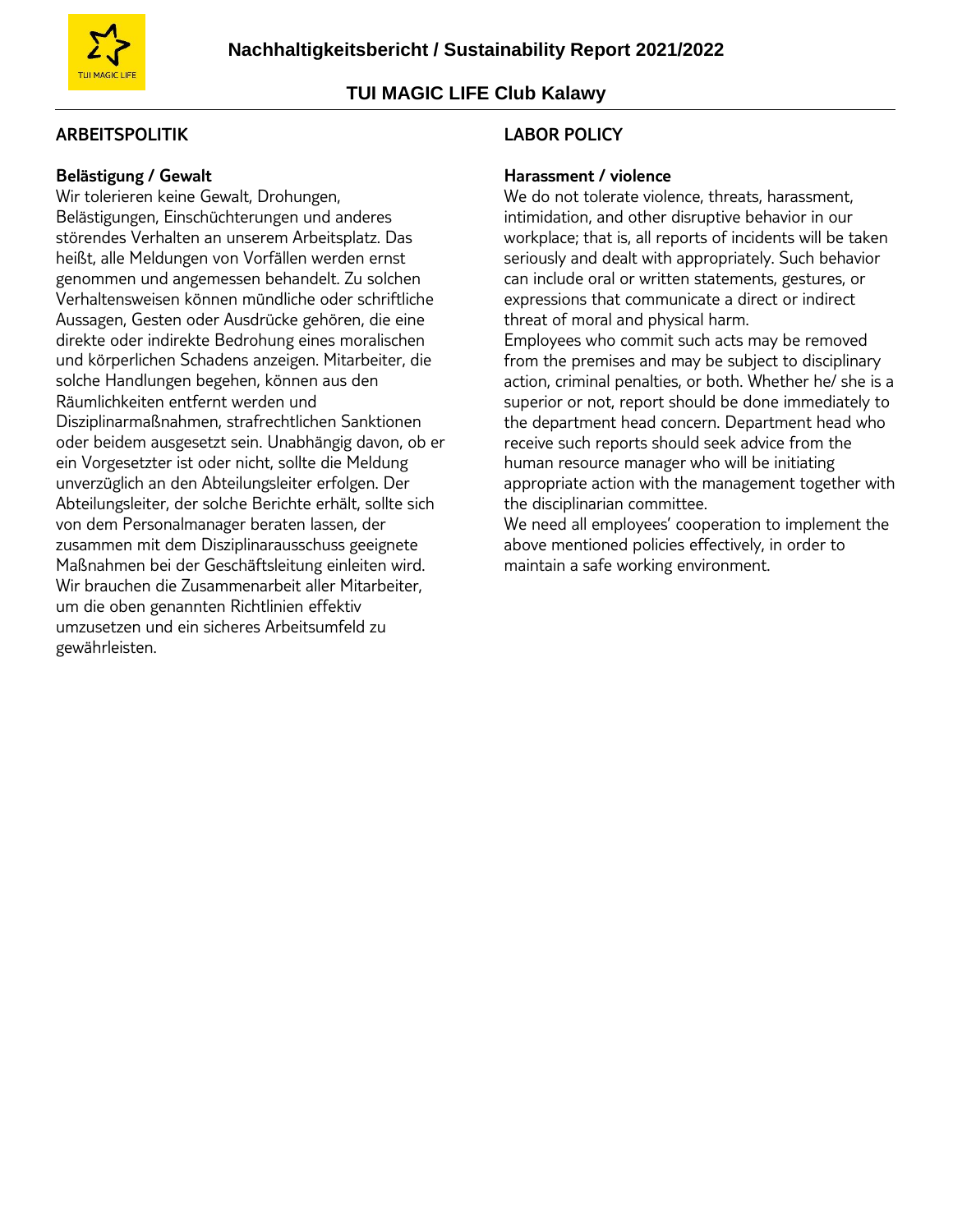# **LOKALE GEMEINSCHAFTSPOLITIK (1/3)**

# **Einkauf**

Während sichergestellt wird, dass die Qualität unseres Produkts oder die kommerzielle Durchführbarkeit nicht beeinträchtigt wird; sind wir bestrebt, Produkte aus der Region zu kaufen und zu fördern. Dies wird dazu beitragen, die CO2-Emissionen aus dem Verkehr zu reduzieren. Wo immer möglich, bezahlen wir unsere Lieferanten mit Krediten, die sie verlangen.

### **Spende und Wohltätigkeit**

Die Richtlinien von TUI MAGIC LIFE Kalawy besagen, dass wann immer Möbel oder Textilartikel wie Bettwäsche, Handtücher, etc. nicht mehr länger für die Nutzung innerhalb des Hotels geeignet sind, diese an ortsansässige Organisationen (Schulen, örtliche Krankenhäuser, Gemeindegruppen usw.) gespendet werden. Das Hotel möchte daher sorgfältig überlegen, wie die örtliche Gemeinde durch die Bereitstellung unterstützt werden kann, wie z. B. Auktionspreise usw. Es kann auch in Betracht gezogen werden, lokale Sportmannschaften zu sponsern, Tagungsflächen zu subventionierten oder kostenlose Werbeflächen für lokale Unternehmen bereitzustellen.

# **LOCAL COMMUNITY POLICY (1/3)**

### **Purchasing**

Whilst ensuring that the quality of our product or commercial feasibility is not compromised; we aim to purchase and promote produce from the local area. This will help reduse CO2 emissions from transportation. Wherever possible, we pay our suppliers with credit they request.

### **Donation and charity**

It is the policy of TUI MAGIC LIFE Kalawy that whenever items as furniture or linen are no longer suitable for use within the hotel, it will offer these to local organizations that may benefit from them (schools, local hospitals, community groups, etc.). The hotel will also carefully consider how it may help the local community by the provision of in-kind support, such as auction prizes, etc. It may also consider sponsorship of local sports teams, provision of meeting space at subsidized or no costs or advertising space for local businesses.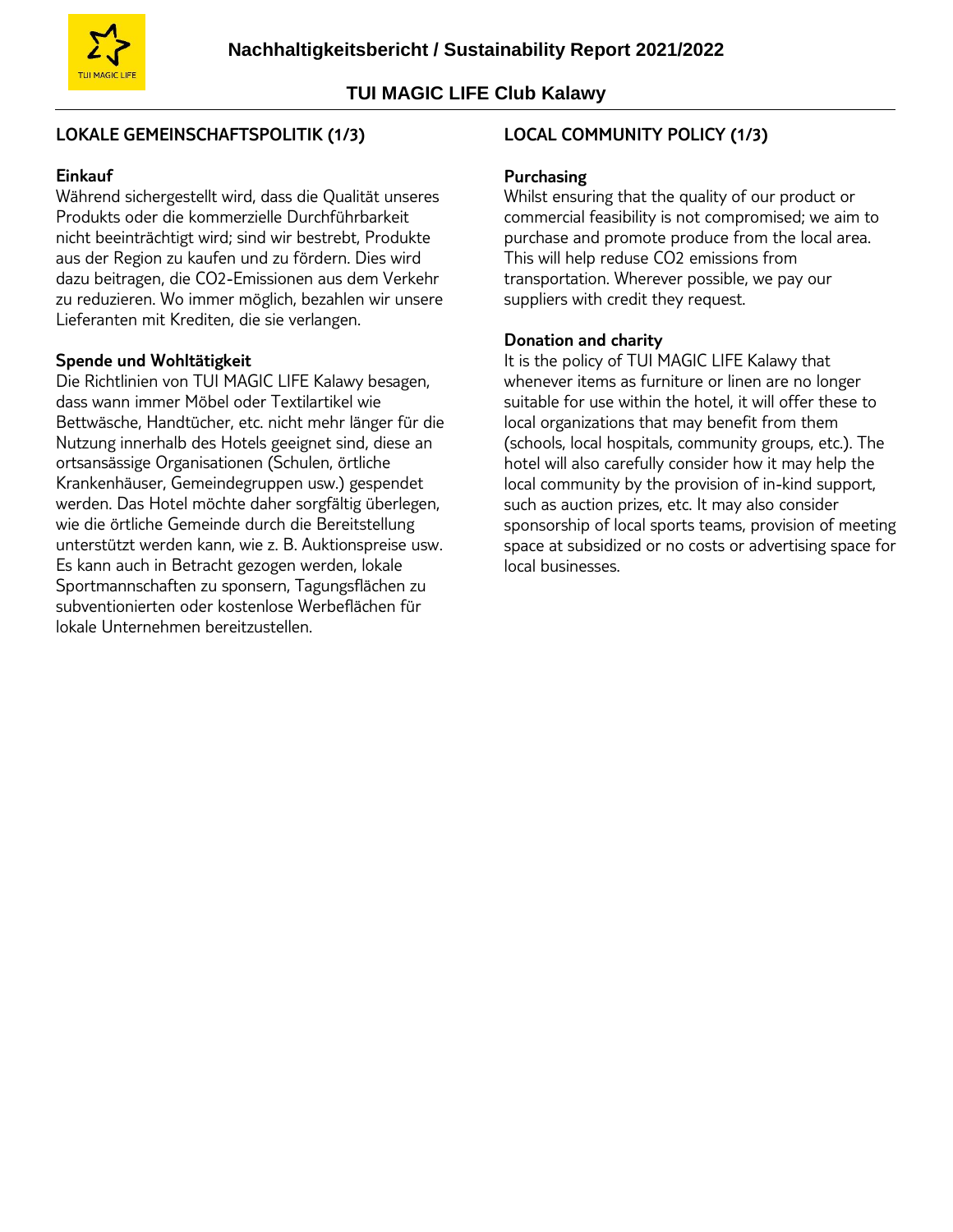

## **LOKALE GEMEINSCHAFTSPOLITIK (2/3)**

- Intensivierung und Steigerung des Handelsvolumens und der Beteiligung der lokalen Gemeinschaft an allen Aktivitäten.
- Stärkung der lokalen Gemeinschaft im direkten Kontakt mit ihren Mitgliedern.
- Steigerung der Aktivitäten sozialer und kultureller Interaktionen und Unterstützung der lokalen Tourismusverwaltung.
- **•** Erarbeitung eines Systems zum Sammeln von Informationen und Daten, um die tatsächlichen Bedürfnisse und Probleme der Umgebung zu ermitteln.
- Fortsetzung der Arbeit zur Beseitigung von Arbeitslosigkeit und wirtschaftlicher Stagnation durch Schaffung von Beschäftigungsmöglichkeiten.
- Förderung in Bezug auf die lokale Gesundheitspolitik und die Umweltverschmutzung, indem man darauf hinarbeitet, die Grünflächen zu vergrößern und den Gesundheitseinheiten mit allen verfügbaren Möglichkeiten zu helfen.
- Der aktive Beitrag zur Steigerung der Effizienz der Infrastruktur: der Straßenpflasterung und Verschönerung von Bereichen wie Gärten und Spielplätzen und zur Verbesserung der Kommunikationsdienste.
- Stärkung der Rolle des Privatsektors bei der wirtschaftlichen, sozialen und ökologischen Entwicklung und Ausweitung privater Investitionen.
- Vertiefung und Durchsetzung des nationalen Bewusstseins und des Heimatstolzes und Unterstützung zur Entwicklung der menschlichen Persönlichkeit und des Zusammenhalts innerhalb der Gesellschaft.

# **LOCAL COMMUNITY POLICY (2/3)**

- Intensify and increase the volume of dealing and participation with the local community in all activities.
- Strengthening the local community in direct contact with the members of the community.
- To increase the activity of social and cultural interactions and raise the level of local administration of tourism.
- Finding a mechanism to collect information and data to find out the actual needs and problems facing the surrounding environment.
- Continuing work to eliminate unemployment and economic stagnation by providing employment opportunities.
- Increase the attention to the health aspect of the local community and environmental pollution by working to increase the green areas and help the health units with all the possibilities available.
- The active contribution in raising the efficiency of the infrastructure of road paving and beautification of areas such as gardens and playgrounds and improve the communication services .
- Enhancing the role of the private sector in economic, social and environmental development and expanding private investments.
- Work to deepen and enforce the national consciousness and pride in the homeland, and contribute to the building of human personality and cohesion of the society in terms of the forms of damage and acquaintance through the holding of cultural and social seminars.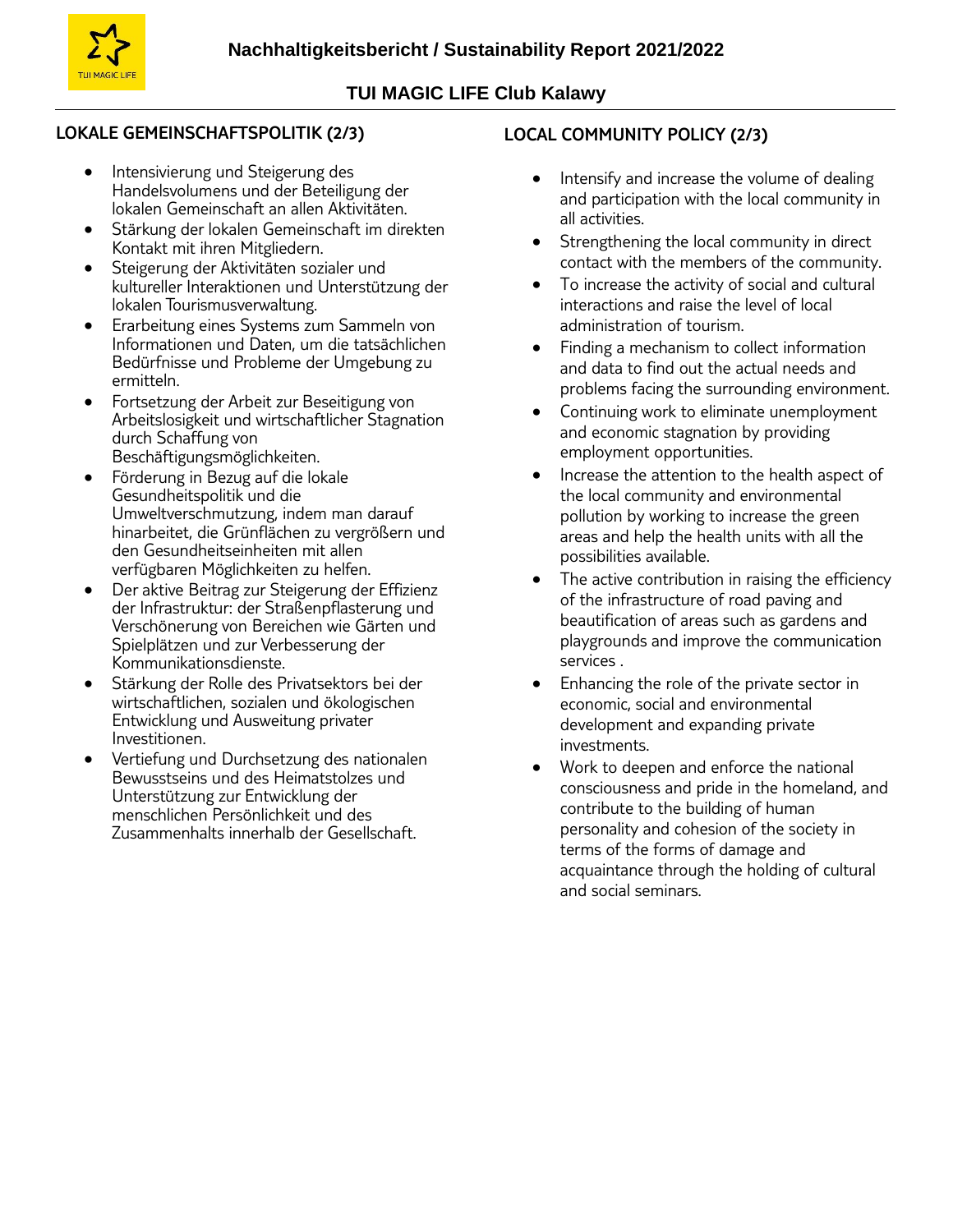

# **LOKALE GEMEINSCHAFTSPOLITIK (3/3)**

- Durchführung von Seminaren und Workshops zur Sensibilisierung in verschiedenen Bereichen der örtlichen Gemeinschaft.
- Beitrag an der Lösung der Probleme, die durch Unterentwicklung verursacht werden, und Arbeitsplatzbeschaffung für Mitglieder der umliegenden Gesellschaft, um die Lebensbedingungen zu verbessern.
- Systemerstellung um in der umliegenden Gesellschaft verfügbare Ressourcen voll auszugeschöpfen.
- Um Gemeindeangelegenheiten kümmern und einen positiven Beitrag zur Lösung der anstehenden Probleme leisten.
- Hilfe für Menschen mit besonderen Bedürfnissen und Hilfe für bedürftige Menschen zur Verfügung stellen.
- Bereitstellung fortschrittlicher Ideen und Modelle zur Förderung der Bedürfnisse der lokalen Gemeinschaft.
- Sich um die humanitäre Dimension der lokalen Gemeinschaft kümmern, ihre sozialen und menschlichen Bestrebungen untersuchen, sich um ihre Kultur, Ausrichtung, sozialen, und ökologischen Hintergründe kümmern und ihr Leben auf ihre Bedürfnisse und Erwartungen ausrichten und ihre Probleme erleichtern.
- Tragen Sie zur Bereitstellung sozialer Dienstleistungen bei und fördern Sie die Infrastruktur der Gemeinde.
- Beteiligung der örtlichen Bevölkerung am Umweltschutz und an der Bereitstellung von Sensibilisierungsmaßnahmen und Programmen, die zu ihrer Förderung erforderlich sind.

# **LOCAL COMMUNITY POLICY (3/3)**

- Conducting revolutions, seminars and workshops to increase awareness in various areas of the local community.
- Contribute solving the problems caused by underdevelopment and creating new jobs for members of the surrounding society to improve living conditions.
- To find a mechanism to make full use of the resources available in the surrounding society.
- Taking care of community issues and positive contribution to solve the problems facing.
- Assisting those with special needs and helping needy people.
- Providing advanced ideas and models to promote the needs of the local community.
- To take care of the humanitarian dimension of the local community, to study their social and human aspirations, to take care of their culture, direction, social, environmental and living backgrounds, and to focus their lives on their needs and expectations and to facilitate their problems easily and easily.
- Contribute to the provision of social services and promote the infrastructure of the community.
- Participation of the local community in the preservation of the environment and the provision of awareness and programs necessary to promote them.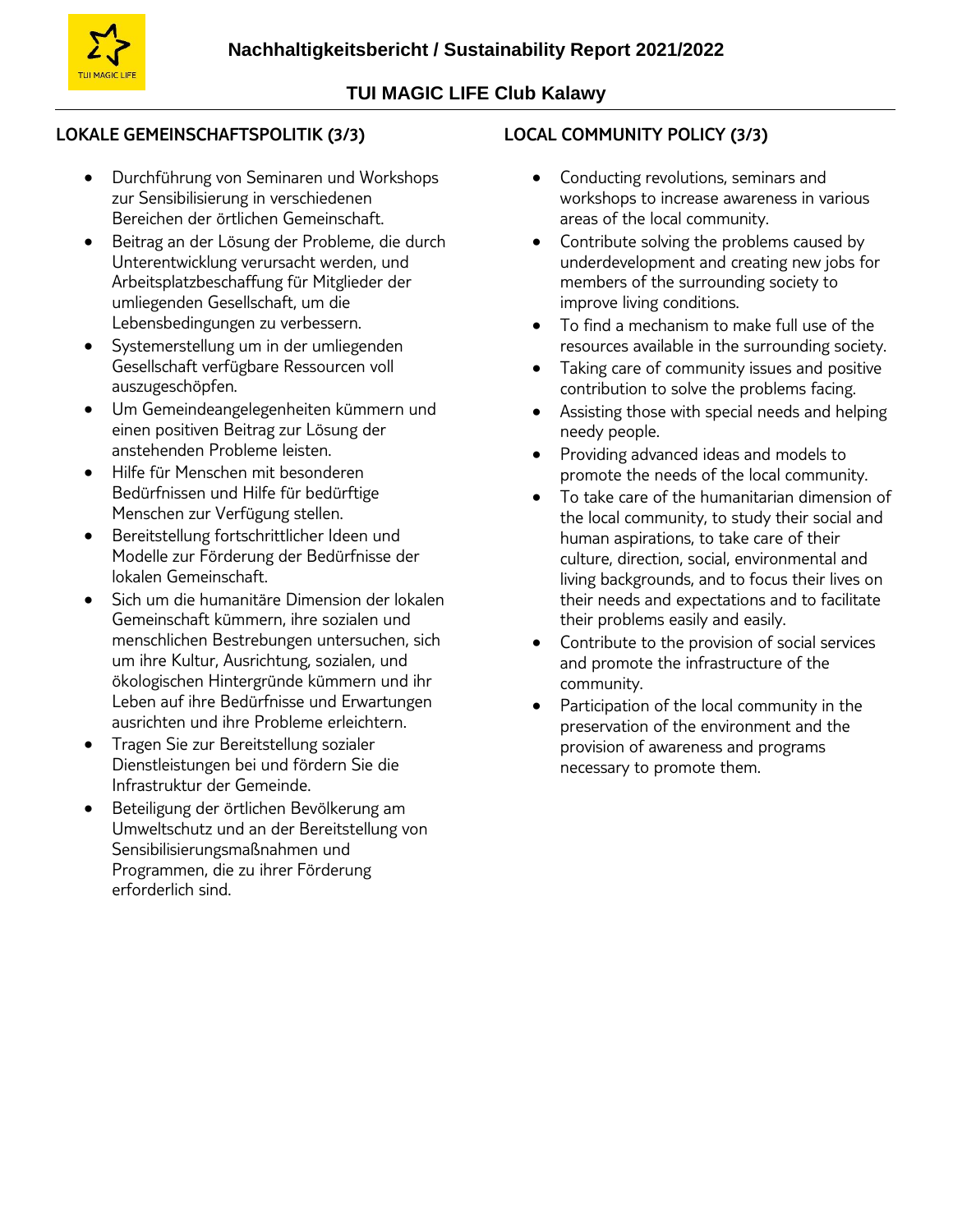

# **GEGEN SEXUELLEN KINDESMISSBRAUCH**

Das Management von TUI MAGIC LIFE Kalawy setzt sich im Rahmen seiner strategischen Ausrichtung bewusst für den Schutz und die Achtung der Kinder ein. Diese Verpflichtung umfasst alle Personen, die in das Unternehmen involviert sind.

- Ablehnung der kommerziellen sexuellen Ausbeutung von Kindern und Jugendlichen.
- Vermeidung kommerzieller sexueller Ausbeutung von Kindern und Jugendlichen.
- Mitarbeiter für das Problem sensibilisieren; Gesetze und Risiken.
- Schulung aller Mitarbeiter, um verdächtige Aktivitäten zu identifizieren und anzuzeigen.
- Einhaltung der geltenden Gesetzen und Zusammenarbeit mit staatlichen und nichtstaatlichen Organisationen, die diese Verbrechen verfolgen und Präventionsmaßnahmen erarbeiten.

Als Menschen verpflichten wir uns, unsere Kinder und Jugendlichen vor jeglicher Ausbeutung sowohl beruflich als auch persönlich zu schützen.

### **AGAINST SEXUAL CHILD ABUSE POLICY**

As part of its strategic orientations, the General management of TUI MAGIC LIFE Kalawy is consciously, committed to the process of protection and respect for children. This commitment involves all parts working for the company.

- Maintain a policy of opposition to the commercial sexual exploitation of children and adolescents.
- Do not allow any commercial sexual exploitation of children and adolescents in our facilities.
- Sensitize staff about the problem; laws and risk.
- Train all staff to denounce and identify suspicious activity.
- Work in compliance with applicable laws and works with government and non-governmental organizations pursuing these crimes and prevention work .

As humans, we are committed to protecting our children and adolescents from all forms of exploitation either professionally and in person.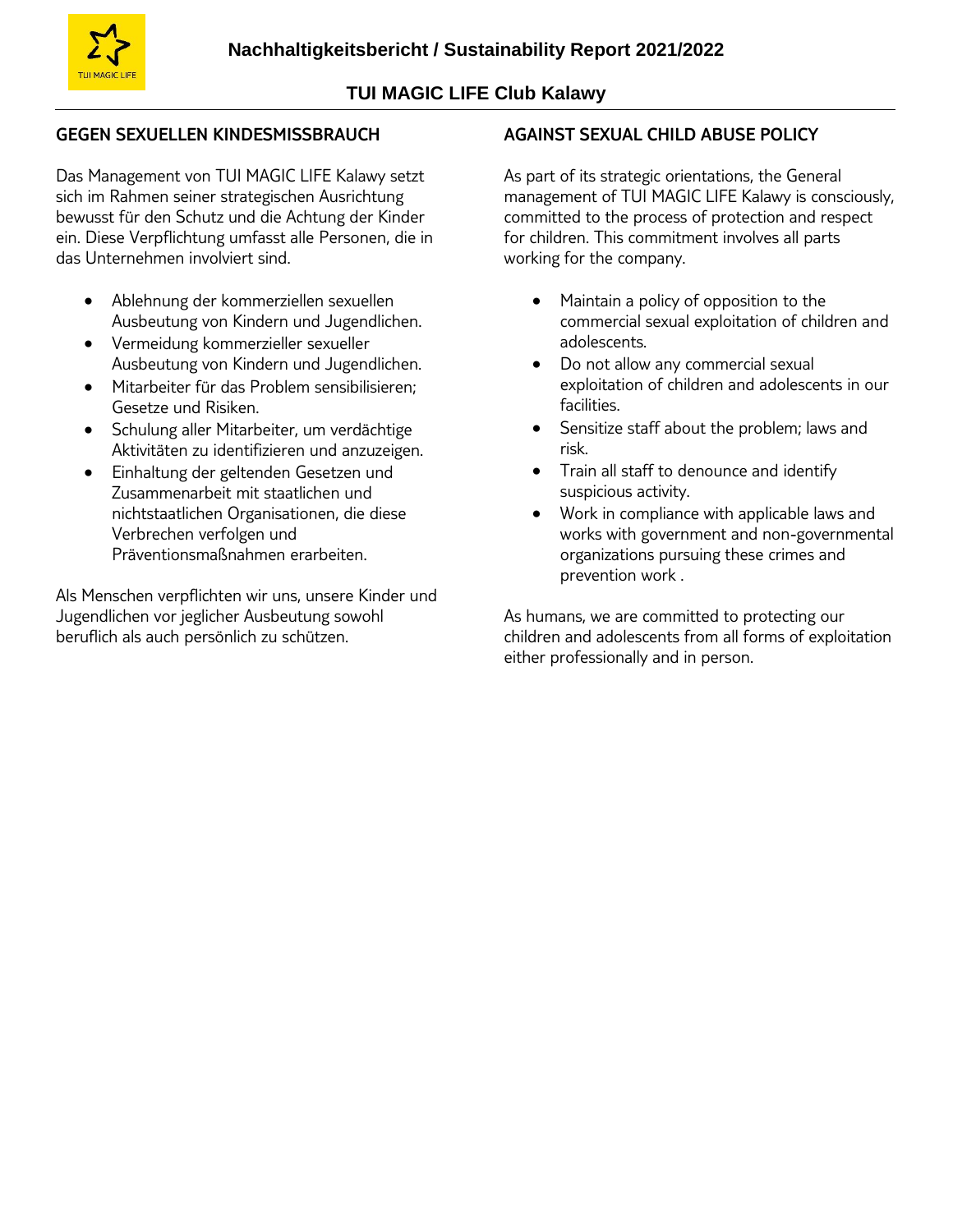

# **GESUNDHEITS- UND SICHERHEITSPOLITIK (1/2)**

### **Ziele & Verpflichtungen**

Diese Politik…

- …zeigt das Engagement des Managements und der Mitarbeiter von TUI MAGIC LIFE Kalawy für Gesundheit und Sicherheit.
- …zielt darauf ab, die Risiken für die Gesundheit, Sicherheit und das Wohlergehen aller Gäste, Mitarbeiter und Besucher sowie aller anderen Personen, die von unserer Geschäftstätigkeit betroffen sein könnten, zu beseitigen oder zu verringern.
- …zielt darauf ab, dass alle Arbeiten sicher ausgeführt werden.

### **Verantwortung**

Das Management wird so weit wie möglich Folgendes bereitstellen:

- Ein sicheres Arbeitsumfeld
- **Sichere Arbeitssysteme**
- Arbeitsstätte und Substanzen in sicherem Zustand
- Einrichtungen für das Wohlbefinden der **Mitarbeiter**
- Information, Unterweisung, Schulung und Beaufsichtigung, die vernünftigerweise erforderlich sind, um sicherzustellen, dass jeder Arbeitnehmer vor Verletzungen und Gesundheitsrisiken geschützt ist.
- Verpflichtung zur Beratung und Zusammenarbeit mit den Mitarbeitern in allen Fragen der Sicherheit und des Gesundheitsschutzes am Arbeitsplatz.
- Verpflichtung zur kontinuierlichen Verbesserung der Leistung durch effektives Sicherheitsmanagement.

# **HEALTH AND SAFETY POLICY (1/2)**

### **Goals & Obligations**

### This policy…

- shows the commitment of TUI MAGIC LIFF Kalawy's management and employees to health and safety
- …aims to remove or reduce the risks to the health, safety and welfare of all guests, employees and visitors, and anyone else who may be affected by our business operations
- …aims to ensure all work activities are done safely

# **Responsibilities**

The Management will provide the following:

- A safe working environment
- Safe systems of work
- Plant and substances in safe condition
- Facilities for the welfare of workers
- Information, instruction, training and supervision that is reasonably necessary to ensure that each worker is safe from injury and risks to health
- A commitment to consult and co-operate with employees in all matters relating to health and safety in the workplace a
- A commitment to continually improve our performance through effective safety management.